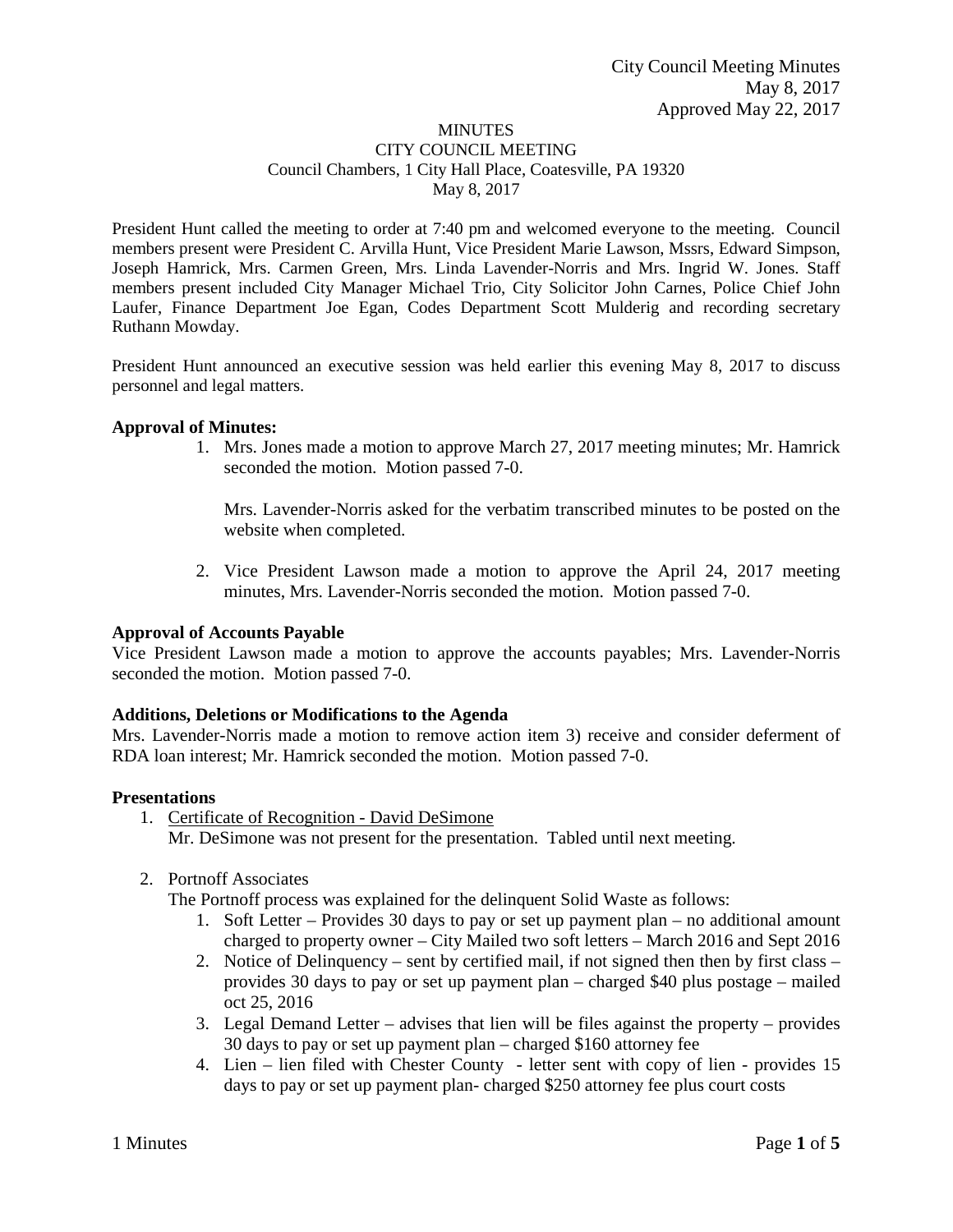- 5. Writ of Scire Facias complaint filed with the court and served by sheriff sheriff has 90 days to serve – once served, property owner has 20 days to response to Portnoff
- 6. 10 Day Notice alerts property owner that judgement will be filed within 10 days absent payment or defense – charged \$30 attorney fee
- 7. Default judgement judgement is entered within Court Notice of Judgement is sent to the property owner – Charged \$175 attorney fee
- 8. Final Demand Letter advises property owner of possibility of sheriff sale encourages payment/payment plan – provides 15 days to respond – No charge
- 9. Review for Sheriff sale Portnoff sends City list of properties recommended for sale – the City has final determination of whether to list for sale
- 10. Writ of Execution Prepares and files a Writ of Execution to list a property for Sheriff Sale – Owner may prevent sale by payment or payment plan – Charged \$80-0 attorney fee.

*\*\*Payment plans and hardship payment plans are available at any point in the process. Legal proceedings cease, and further fees are not incurred if a payment plan is established and maintained.\*\**

# **Citizens' Hearings –** *Regular Action Items Only* **(3 Minutes)**

There were no comments at this time.

Vice President Lawson made a motion to close citizens' hearings on regular action items only; Mr. Hamrick seconded the motion. Motion passed 7-0.

## **Regular Action Items**

1. Receive and consider Fireworks bid proposals

Mr. Hamrick made a motion to approve Fireworks Extravaganza as the vendor for the Fireworks; Vice President Lawson seconded the motion. Motion passed 4-3. Vice President Lawson, Mrs. Lavender-Norris and Mrs. Green were the dissenting votes.

2. Acknowledge receipt of Solid Waste Bids

Mr. Simpson made a motion to table the acknowledgement of receipt of the Solid Waste Bid until further review; Mr. Hamrick seconded the motion. Motion passed 7-0.

- 3. Receive and consider deferment of RDA interest
- 4. Receive and consider First Reading an Ordinance adopting the 2012 Edition of the International Property Maintenance Code, regulating and governing the conditions and structures; by providing the standards for supplied utilities and facilities and other physical things and conditions essential to ensure that structures are safe, sanitary and fit for occupation and use; and the condemnation of buildings and structures unfit for human occupancy and use, and the demolition of such existing structures in the City of Coatesville; providing for the issuance of permits and collections of fees therefor; providing for an alternative citation procedure to address yard maintenance and snow and ice on sidewalks; repealing all other Ordinance and parts of the Ordinance in conflict therewith and not specifically preserved.

Vice President Lawson made a motion to approve first reading an Ordinance adopting the 2012 Edition of the International Property Maintenance Code, regulating and governing the conditions and structures; by providing the standards for supplied utilities and facilities and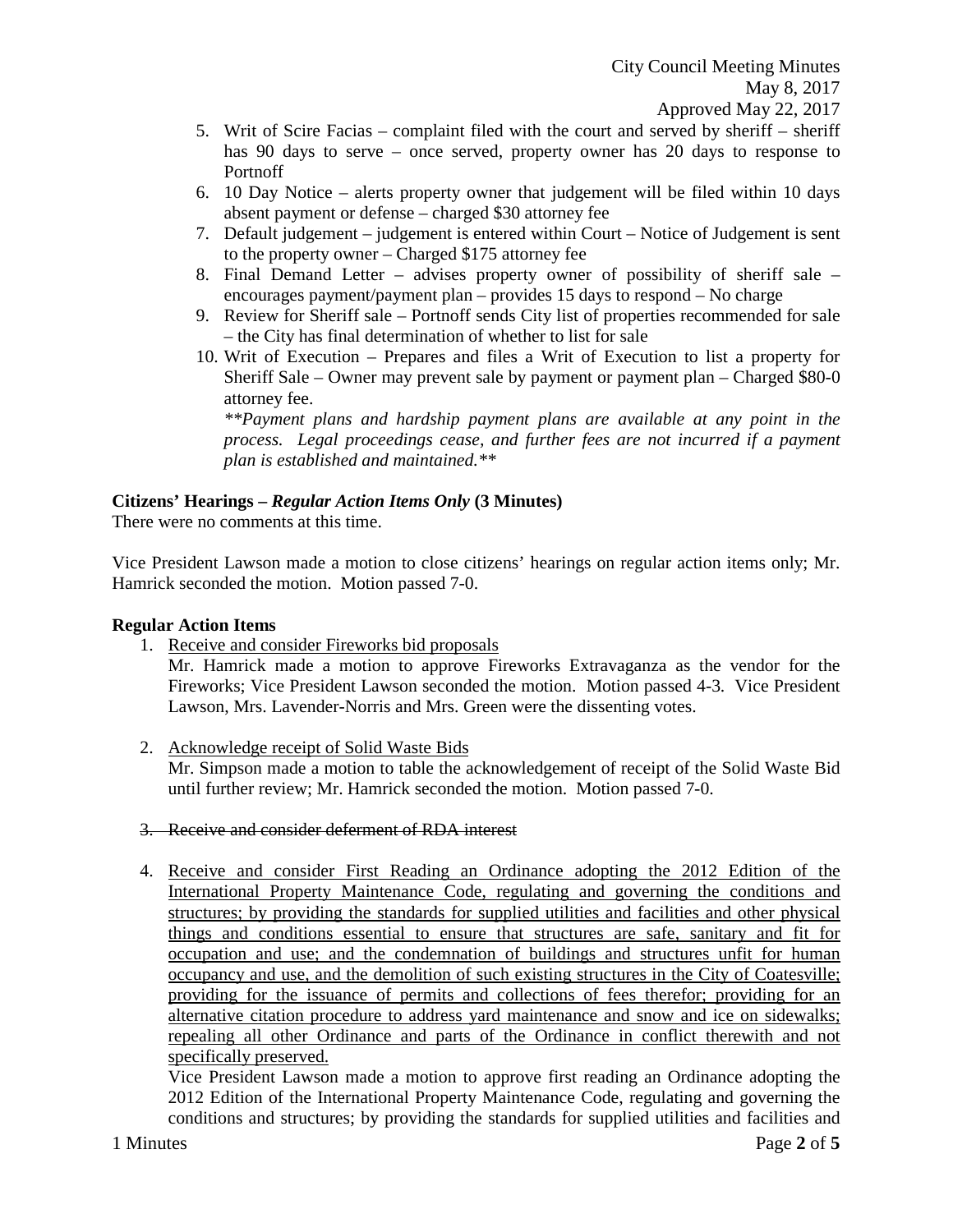other physical things and conditions essential to ensure that structures are safe, sanitary and fit for occupation and use; and the condemnation of buildings and structures unfit for human occupancy and use, and the demolition of such existing structures in the City of Coatesville; providing for the issuance of permits and collections of fees therefor; providing for an alternative citation procedure to address yard maintenance and snow and ice on sidewalks; repealing all other Ordinance and parts of the Ordinance in conflict therewith and not specifically preserved; Mrs. Lavender-Norris seconded the motion. Motion passed 6-0. Mrs. Lavender-Norris was not present for the vote.

# **Discussion Item**

1. Meeting Minutes

There was no discussion on the meeting minutes.

## 2. WCCCOG Report

Vice President Lawson announced at the last meeting with the WCCCOG they discussed the guidance of the Act 172 of 2016. Incentives for Municipal Volunteers of Fire Companies and Non Profit Emergency Medical Services Agencies. Act 172 of 2016 provides municipalities with the option to offer a real estate or earned income tax credit to active members of volunteer fire companies and nonprofit emergency medical service agencies through a volunteer service credit program. Each municipality may choose whether to offer the earned income tax credit, the real estate credit or both.

## 3. Commissioner Report

Vice President Lawson and President Hunt announced they met with the County Commissioners to discuss current and needed initiatives for the City. Vice President Lawson would like to see a meeting with all of Council and the Commissioners to discuss all their ideas.

## **Solicitors Report**

John Carnes announced:

- Monitoring and assisting with the development of the DEPG project
- Solid Waste bid was advertised and bids received Friday may  $5<sup>th</sup>$ .
- Worked with City Manager to execute AIA contract with Architectural Concepts for the Architecture and Mechanical Engineering work for the City Hall renovation.
- Working with Scott Mulderig regarding an expedited ticket procedure to address grass, weeds, snow and ice.
- Issued opinion letter and assisted the Finance Department in the finalization of the Lease/purchase financing with M&T Bank.
- Reviewed various draft contracts and agreement and assisted with various miscellaneous matters involving litigation and enforcement and has assisted the City in its interpretation of codes, rules and regulations.

# **City Manager's Report**

Mr. Trio announced:

- The City hosted a meeting with the Chester County Commissioners, City Council President and Vice President to discuss current and needed initiatives.
- City solicitor preparing base multi party agreement for the use and position of the capital equipment owned by the City.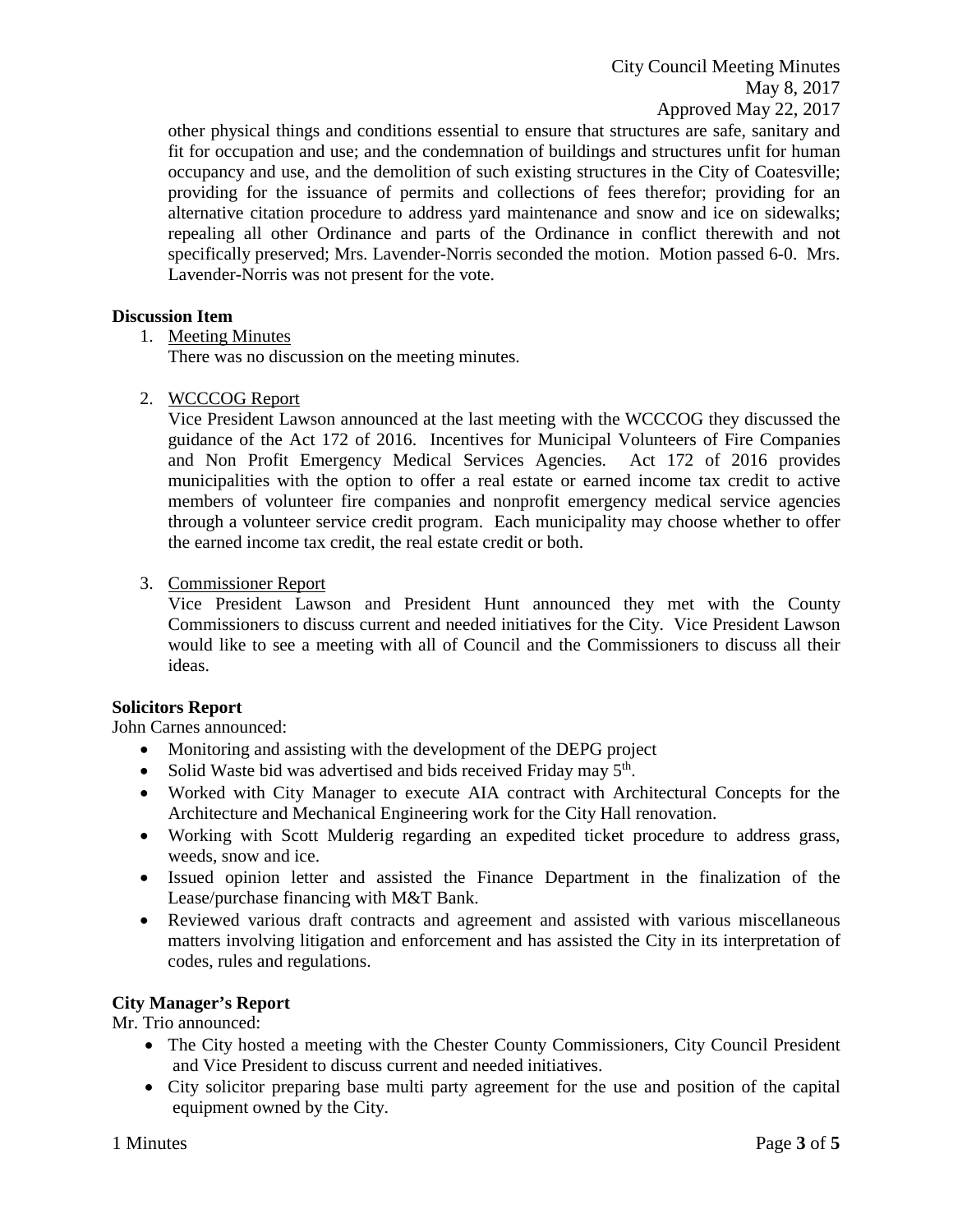- Planning program to build GIS platform to integrate with MYGOV data base systems and mapping to continue the upgrade to the city systems of code and finance departments.
- Working with Dr. Taschner to confirm and coordinate temporary move space at Gordon School minimizing the relocation issues.
- Based on entering into contracts by May 1, 2017, City Hall should be under construction in September.
- Civil Service written test taken on April 29, 2017 for part time firefighters, physical agility test scheduled for May 6, 2017 at the County emergency center.
- Conducting weekly 2017 Vintage Grand Prix Committee meetings

# **Citizens' Hearings –** *Non-Agenda Items Only* **(3 Minutes)**

# Biff Haley

Ms. Haley suggested years ago to provide life guard training at the pools. She understands Palmer Park is getting Splash Pads but kids want to get in and swim.

## Paul Trizonis

Mr. Trizonis questioned the blighted properties throughout the City. If we don't look good, no one will want to come here.

Mr. Simpson made a motion to close citizens' hearings on non-agenda items; Mr. Hamrick seconded the motion. Motion passed 7-0.

# **Special Events**

There were no special events at this time.

# **Council Comments**

Mr. Hamrick thanked everyone for attending the meeting. He thanked the Finance Department for the great job they are doing. It is sad that the tax payers that if everyone were to pay their share of the solid waste bills, the trash bills would be a lot lower. It is sad the City had to hire a company to collect the debt. He thanked Vice President Lawson for the information she provided for the WCCCOG, glad he nominated her.

Mrs. Green thanked everyone for attending the meeting. She asked for a copy of the 3ctlive presentation to be copied to all of Council. Sometimes it seems difficult but in order to make the right decisions for the city, I want all the information. The city's finances are tight. She thanked the Chief for coming out to the symposium.

Mrs. Jones thanked everyone for attending the meeting. She quoted "Our dreams are big. Our hopes are high. Our goals are long term and the path is difficult. But the only failure is not to try." By former President Jimmy Carter, people person.

Mrs. Lavender-Norris thanked everyone for attending the meeting. There is a lot of work to do and together we can get it done. I acknowledge there is a problem. I can't just vote because it's on a piece of paper. I do it for the right reasons. I can't just vote. We need to be informed. I voted no due to lack of information.

Mr. Simpson thanked everyone for attending the meeting.